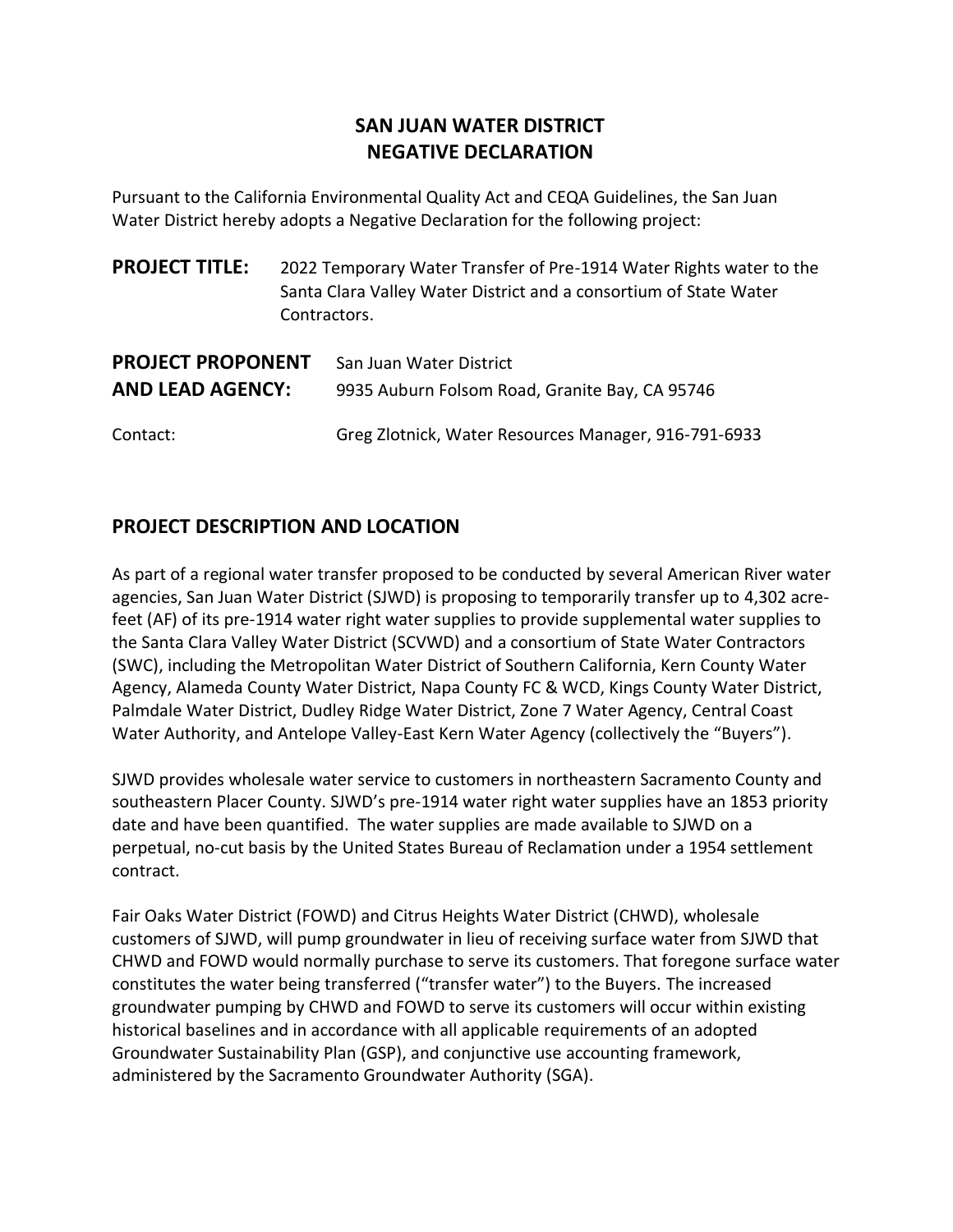SCVWD and SWC member agencies in the SWC buyer consortium manage and operate facilities for the distribution of SWP water to customers in their respective service areas. SCVWD is primarily an urban water supplier, but it also serves some agricultural lands in southern Santa Clara County. SCVWD is normally reliant upon imported State Water Project (SWP) and federal Central Valley Project (CVP) water for approximately half of its water supplies. However, in 2022 SCVWD's SWP allocation is only 5% and its CVP allocation is only enough to meet minimum public health and safety needs. SWC members in the buyer consortium depend on imported SWP water for various portions of their normal water supply portfolios.

In July through November of 2022, the transfer water will be released from the base of Folsom Dam in Sacramento County into the lower American River, will flow through the Sacramento River and the Sacramento-San Joaquin Delta to DWR's North Bay Aqueduct (NBA) in Solano County in the north Delta and the Harvey O. Banks pumping plant in Contra Costa County in the south Delta, where it would be pumped into the SWP's NBA and California Aqueduct respectively for delivery by DWR to the buyers. Some of the transfer water may be temporarily stored in San Luis Reservoir for later delivery to an individual Buyer's service area.

For more information concerning the project, see the *Initial Study; 2022 Temporary Water Transfer of Pre-1914 Water Rights water to the Santa Clara Valley Water District and State Water Contractors* (the "Initial Study"), which is available for review and copying during regular business hours at the SJWD office at 9935 Auburn Folsom Road, Granite Bay, CA 95746.

## **PURPOSE OF AND NEED FOR THE PROPOSED PROJECT**

The purpose and need for the proposed water transfer is to facilitate efficient delivery and reallocation of water between a willing seller and willing buyers under California law, subject to the Buyers' water service contracts with the California Department of Water Resources (DWR) that allows use of SWP facilities for delivery of non-Project water. The Buyers have been advised of significant deficits in their SWP water allocations for municipal, industrial, and irrigation uses in 2022 (traditional uses within their service areas).

SJWD is making up to 4,302 acre-feet of its pre-1914 water rights water available for transfer to the Buyers because the CHWD and FOWD, wholesale customers of SJWD, are able to provide groundwater substitution water for use in the CHWD and FOWD service areas respectively instead of otherwise receiving the water that SJWD will temporarily transfer in 2022. This water transfer will help offset the impacts of significant water shortages in the Buyers' service areas. SJWD has the right to transfer its pre-1914 water right water under Water Code section 1706, which permits a change in the place of use, purpose of use or point of diversion or rediversion, as long as the transfer would not injure another party that has a legal right to that water. Moreover, SJWD will comply with all requirements under the California Environmental Quality Act (CEQA). DWR is required to facilitate the transfer of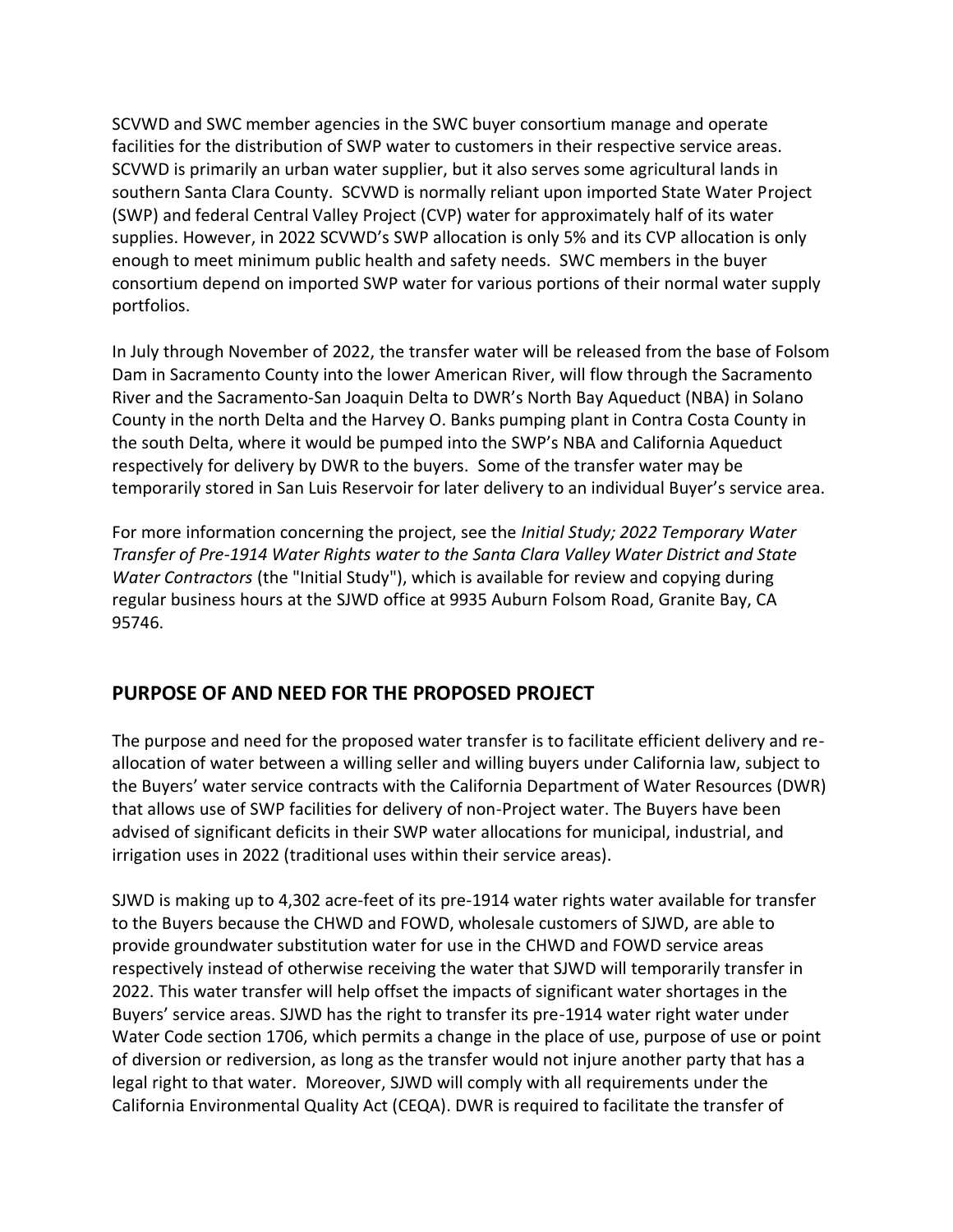water between willing sellers and willing buyers, subject to applicable terms and conditions of its water service contracts with the Buyers and the availability of excess conveyance capacity in SWP facilities. The voluntary transfer of water to help meet California's water supply needs is a favored policy of the State of California. (*See*, *e.g.*, Water Code sections 109, 475, 1011, 1014, 1017 and 1810.)

### **BACKGROUND INFORMATION**

#### San Juan Water District

SJWD began as the North Fork Ditch Company in 1852. SJWD, as it exists today, was formed in 1954 as California's first community services district. SJWD's wholesale area covers approximately 46 square miles and serves a population of approximately 151,000. SJWD's water supply sources are: (1) a settlement contract with the U.S. Bureau of Reclamation (Reclamation) that provides, in perpetuity without reductions, for the delivery of 33,000 acrefeet of water from the American River based upon the District's water rights, which have priority dates of 1853 and 1928; (2) a permanent Repayment contract with Reclamation for 24,200 acrefeet of Central Valley Project water; and, (3) a contract with Placer County Water Agency (PCWA) for up to 25,000 acre-feet of water. All sources of surface water are either stored or flow through Folsom Lake and delivery is taken at Folsom Dam outlets, either by gravity or pumped by Reclamation's Folsom Pumping Plant.

#### Fair Oaks Water District

The FOWD, a wholesale customer of the SJWD, retails water to approximately 40,000 municipal and industrial customers in eastern Sacramento County. It normally relies on SJWD surface water deliveries to meet a majority of its demands. The other demands are met with local groundwater pumped by wells owned and operated by FOWD.

#### Citrus Heights Water District

The CHWD, a wholesale customer of the SJWD, retails water to approximately 67,000 municipal and industrial customers in northeastern Sacramento County. It normally relies on SJWD surface water deliveries to meet a majority of its demands. The other demands are met with local groundwater pumped by wells owned and operated by CHWD.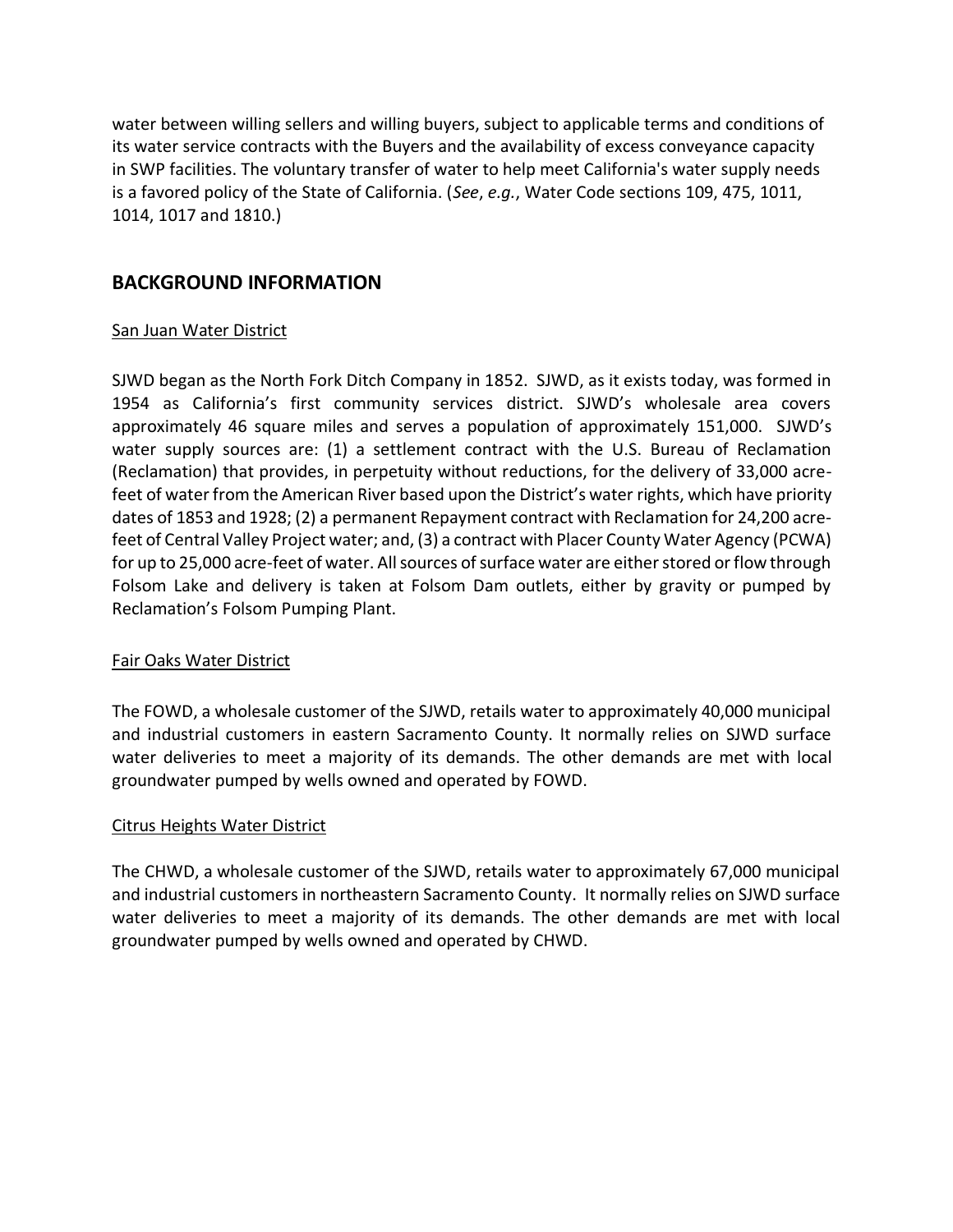### **FINDINGS**

SJWD has directed the preparation of an Initial Study on the proposed project in accordance with the requirements of the California Environmental Quality Act (CEQA). The Initial Study has been prepared to assess the proposed project's potential effects on the environment and the significance of those effects. Based on the Initial Study, and the findings below, SJWD finds that there is no substantial evidence, in light of the whole record before it, that the Project may have a significant effect on the environment. This conclusion is supported by the following findings:

- As the result of CHWD and FOWD providing groundwater to its customers in lieu of the surface water it would otherwise receive from SJWD (the transfer water), the proposed project will not affect the ability of SJWD, CHWD or FOWD to sufficiently serve the water requirements of their customers. CHWD and FOWD will pump groundwater within its historical baseline pumping and in accordance with the applicable GSP and SGA's water accounting framework. The surface water that SJWD will transfer will otherwise be delivered to CHWD and FOWD and is within the baseline amounts historically delivered to CHWD and FOWD.
- The groundwater substitution transfer project was carefully planned and carried out by SJWD, in collaboration with CHWD and FOWD, in furtherance of California law and policy encouraging more efficient use of water resources locally and statewide.
- The proposed temporary 1-year transfer offsets shortages in the Buyers' 2022 imported water deliveries from the SWP. Neither conveyance of the transfer water to the Buyers, nor use of the transfer water within Buyers' respective service areas, results in a change in physical environment different from what would occur through the management of the Buyers' other existing sources of water. The transfer would not result in any significant impact to streams or habitat for listed species, nor result in any growth-inducing impacts in the Buyers' service areas.
- There will be no significant impact on the environment because DWR's pumping of the transfer water will be subject to all past and future State Water Board decisions, orders, and applicable regulations and approvals, including federal biological opinions, court orders and regulatory requirements governing Delta water quality and operation of the SWP export facilities. There will be no material changes to water system operations in the federal and state water systems as they impact the Sacramento-San Joaquin Delta region.
- There would be no significant environmental impact on the operation of Folsom Reservoir, which has a capacity of nearly one million AF, resulting from this project. Reclamation has been operating the reservoir since 1954 in part to divert, temporarily store as needed, and deliver water to SJWD under its existing water rights and contractual entitlements. The only change in operations would be delivering water for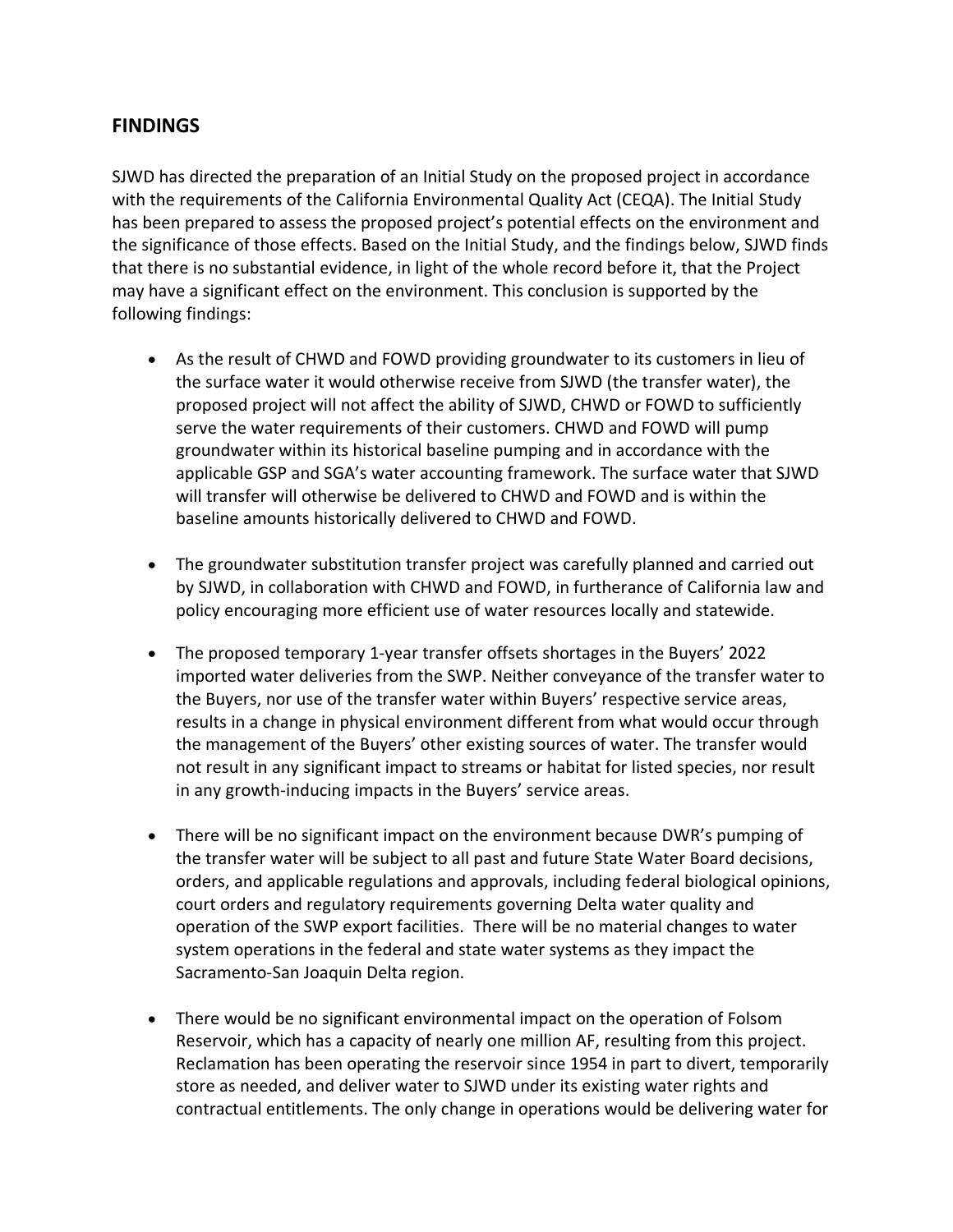transfer at the outlet at the base of Folsom Dam as opposed to delivering it to SJWD at the municipal intake in the dam. In fact, there may be incidental benefit to the environment from the additional 4,302 acre-feet of transfer water being released to flow down the American River that would normally otherwise be diverted to SJWD at the municipal and industrial water intake on the upstream face of Folsom Dam.

- There are no significant direct, indirect, or cumulative impacts from implementation of the proposed project in 2022. The coordination among agencies in the American River watershed to facilitate this transfer will not result in cumulative impacts from this project.
- There are no construction-related activities related to the proposed project. No ground will be disturbed that may impact historical, cultural, archaeological, or paleontological resources. Moreover, no tribal resources registered with California's Historical Registry will be changed in any way as a result of this project.
- The project would not change water or wastewater infrastructure or significantly alter water or wastewater system operations for the Buyers, SJWD, CHWD, and FOWD.
- The project would not substantially degrade the quality of the environment, substantially reduce the habitat of a fish or wildlife species, cause a fish or wildlife population to drop below self-sustaining levels, reduce the number or restrict the range of a special-status species, or eliminate important examples of California history or prehistory.
- The project would not achieve short-term environmental goals to the disadvantage of long-term environmental goals.
- The project would not have environmental effects that are individually limited but cumulatively considerable.
- The project would not have environmental effects that would cause substantial adverse effects on human beings, either directly or indirectly.
- This Negative Declaration reflects the independent judgment of the Lead Agency (SJWD).